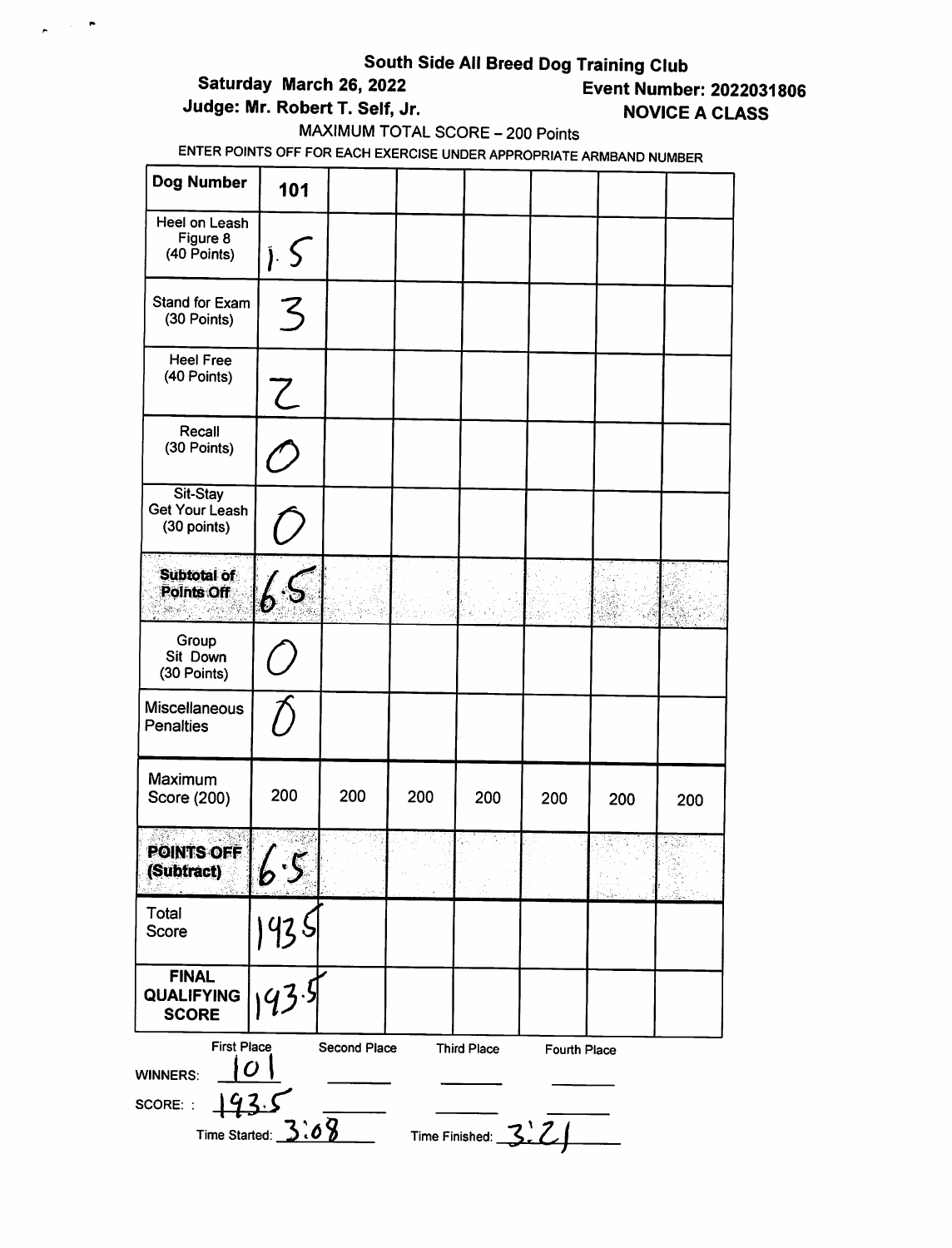# South Side All Breed Dog Training Club<br>Event Numbe = Event Numbe

 $\zeta$ 

 $\hat{\phantom{a}}$ 

# **Event Number: 2022031806**

Judge: Mr. Robert T. Self, Jr. No. 1998. NOVICE B CLASS

# MAXIMUM TOTAL SCORE - 200 Points

| Dog Number                                                         | 105         | 106                 | 107              |                    |              |     |     |
|--------------------------------------------------------------------|-------------|---------------------|------------------|--------------------|--------------|-----|-----|
| Heel on Leash<br>Figure 8<br>(40 Points)                           | 6           |                     | $\mathcal{Z}$    |                    |              |     |     |
| Stand for Exam<br>(30 Points)                                      | NQ          | ${\cal O}$          | .S               |                    |              |     |     |
| <b>Heel Free</b><br>(40 Points)                                    |             |                     | 3                |                    |              |     |     |
| Recall<br>(30 Points)                                              |             | $\bigcap$           | Ô                |                    |              |     |     |
| Sit-Stay<br><b>Get Your Leash</b><br>(30 points)                   | $\hat{O}$   | 7                   | $\bigcirc$       |                    |              |     |     |
| <b>Subtotal of</b><br>Points Off                                   | NQ          | z                   | $ b\mathcal{S} $ |                    |              |     |     |
| Group<br>Sit Down<br>(30 Points)                                   |             |                     |                  |                    |              |     |     |
| <b>Miscellaneous</b><br><b>Penalties</b>                           | RELUREED    | $\hat{O}$           |                  |                    |              |     |     |
| Maximum<br>Score (200)                                             | 200         | 200                 | 200              | 200                | 200          | 200 | 200 |
| POINTS OFF<br>(Subtract)                                           | €           |                     | v                |                    |              |     |     |
| Total<br>Score                                                     |             |                     |                  |                    |              |     |     |
| <b>FINAL</b><br><b>QUALIFYING</b><br><b>SCORE</b>                  |             | 198                 |                  |                    |              |     |     |
| <b>First Place</b><br><b>WINNERS:</b><br>SCORE: :<br>Time Started: | <u>Z.ST</u> | Second Place<br>้ ว | Time Finished:   | <b>Third Place</b> | Fourth Place |     |     |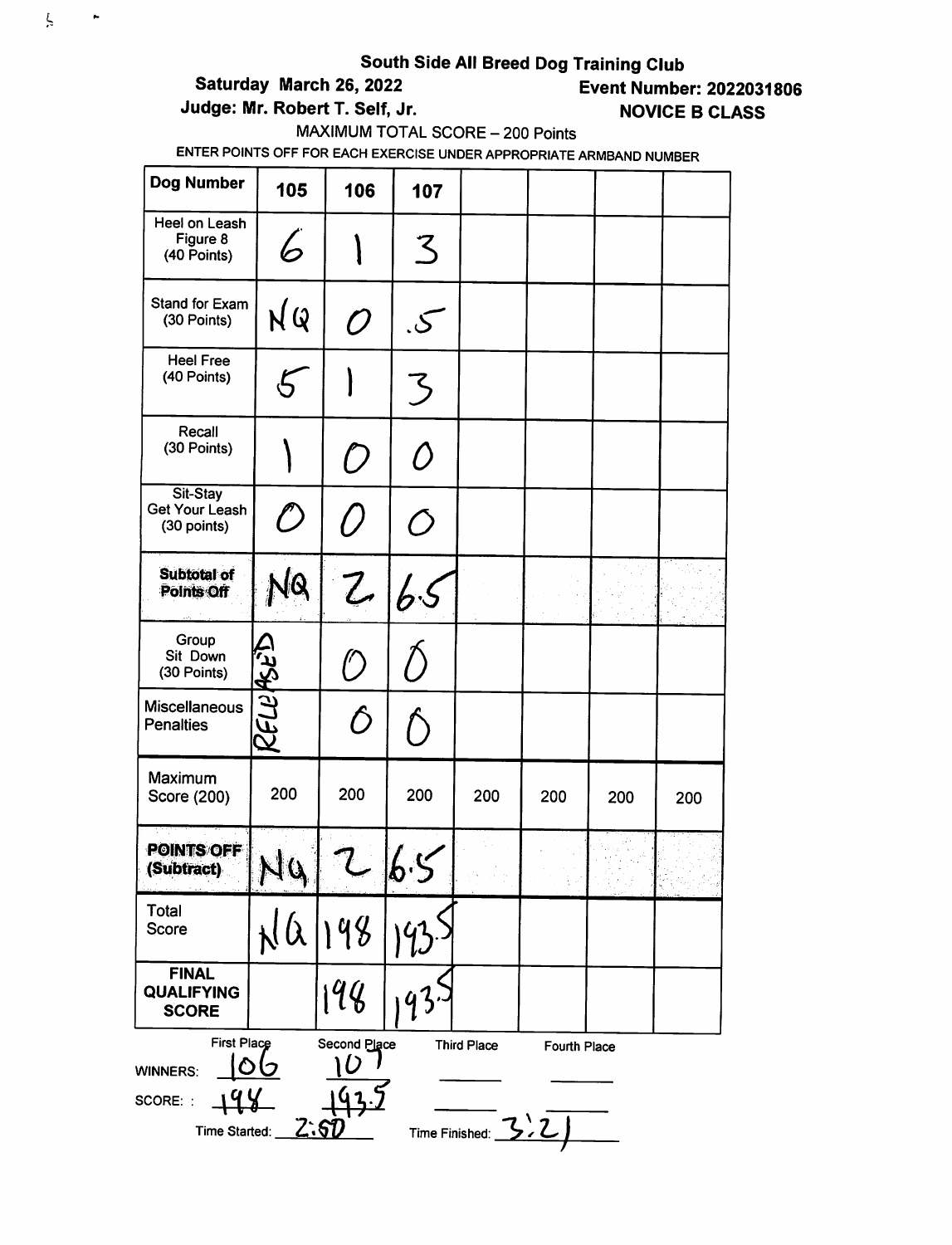$\mathbf{r} = \mathbf{r}$ 

Saturday March 26, 2022 Event Number: 2022031806 Judge: Mr. Robert T. Self, Jr. Casser Communication of the CLASS

MAXIMUM TOTAL SCORE - 200 Points

| <b>Dog Number</b>                                                 | 112                                      | 114                        | 116                         | 117                | 119                 |     |     |
|-------------------------------------------------------------------|------------------------------------------|----------------------------|-----------------------------|--------------------|---------------------|-----|-----|
| <b>Heel Free</b><br><b>Figure Eight</b><br>(40 Points)            | $\cdot 5$                                |                            | $\mathcal{F}_{\mathcal{L}}$ | 4.5                | $\overline{3}$      |     |     |
| Command<br><b>Discrimination</b><br>Stand-Down-Sit<br>(30 points) | NQ                                       |                            | ි                           |                    |                     |     |     |
| Drop on Recall<br>(30 Points)                                     | $\cdot 5$                                |                            | NQ                          | 3                  |                     |     |     |
| Retrieve on Flat<br>(20 points)                                   |                                          |                            |                             |                    |                     |     |     |
| Retrieve over<br>High Jump<br>(30 Points)                         |                                          |                            |                             |                    |                     |     |     |
| <b>Broad Jump</b><br>(20 Points)                                  |                                          |                            |                             |                    |                     |     |     |
| <b>Stand Stay</b><br><b>Get Your Leash</b><br>(30 Points)         |                                          |                            | $\zeta$                     |                    |                     |     |     |
| Miscellaneous<br><b>Penalties</b>                                 | $\mathcal C$                             |                            |                             | $\bigcirc$         |                     |     |     |
| Maximum<br>Score (200)                                            | 200                                      | 200                        | 200                         | 200                | 200                 | 200 | 200 |
| <b>POINTS OFF</b><br>(Subtract)                                   | NU                                       |                            | NQNG                        | Q                  | NQ                  |     |     |
| Total<br>Score                                                    |                                          |                            | NQNGINQ                     |                    | Q                   |     |     |
| <b>FINAL</b><br><b>QUALIFYING</b><br><b>SCORE</b>                 |                                          |                            |                             |                    |                     |     |     |
| <b>First Place</b><br><b>WINNERS:</b><br>ernoc                    | $\overline{\text{N}}\overline{\text{O}}$ | Second Place<br>QUALIFIERS |                             | <b>Third Place</b> | <b>Fourth Place</b> |     |     |

SCORE: : Time Started: <u>N V</u>  $\ket{1.5D}$  Time Finished:  $\ket{2.5D}$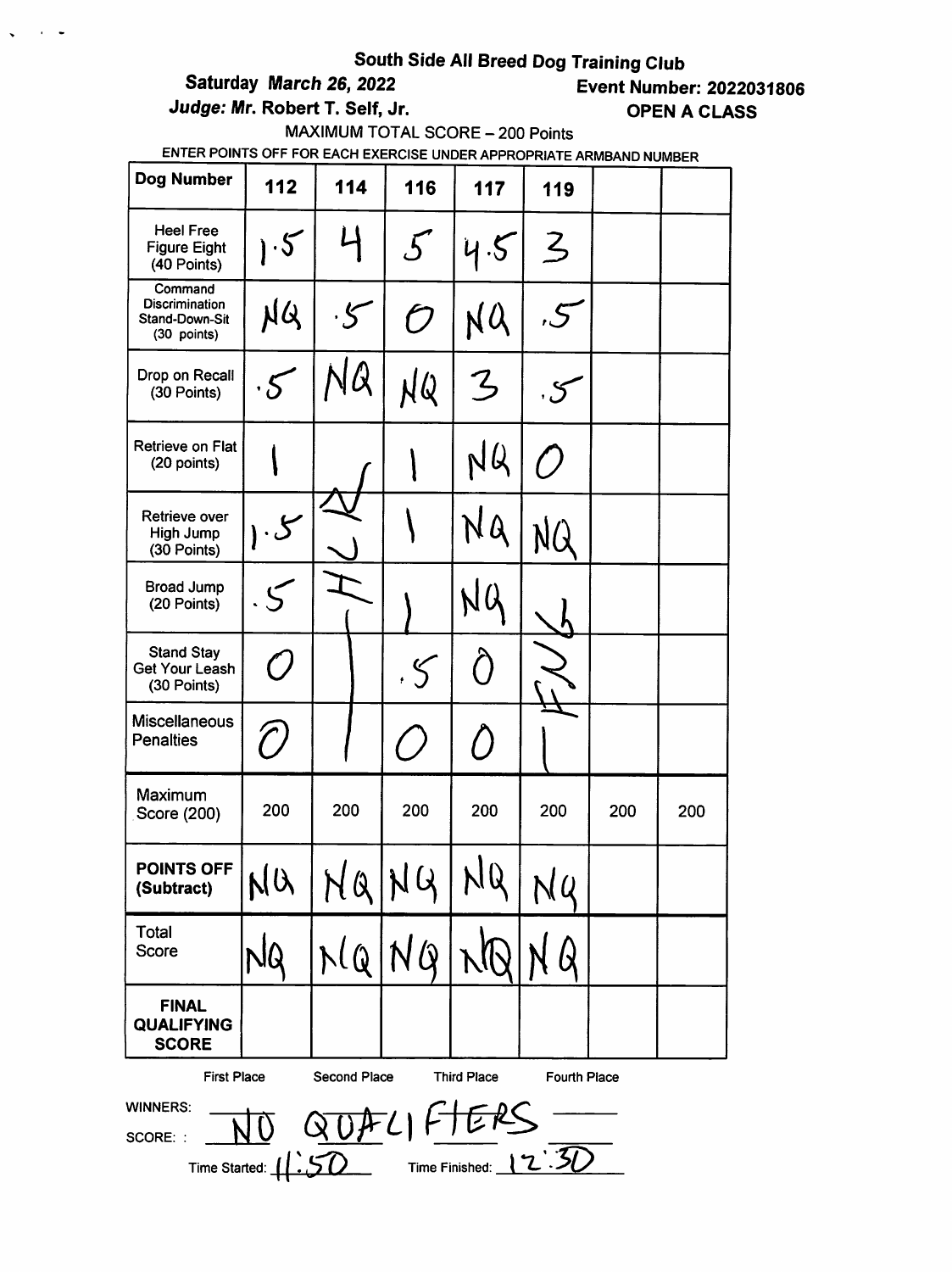$17 - 16 - 13$ 

### South Side All Breed Dog Training Club

 $\mathbf{r}$ 

Saturday March 26, 2022 Event Number: 2022031806

Judge: Mr. Robert T. Self, Jr. OPEN B & PREFERRED OPEN CLASSES

MAXIMUM TOTAL SCORE - 200 Points

ENTER POINTS OFF FOR EACH EXERCISE UNDER APPROPRIATE ARMBAND NUMBER

ORDER OF EXERCISES  $(I - VI)$   $\sqrt{I}$ 

| <b>Dog Number</b>                                                                         | 127           | 128                                                       | 129           | P198                                                      | 131 | 133             | 134                         |
|-------------------------------------------------------------------------------------------|---------------|-----------------------------------------------------------|---------------|-----------------------------------------------------------|-----|-----------------|-----------------------------|
| $H \cap S$                                                                                | $\c{S}$       |                                                           | $.5\,$        |                                                           |     | $Z_{n}$         |                             |
| CD                                                                                        | D             | O                                                         | Ó             | NQ                                                        | Ô   | $\hat{O}$       | ${\cal O}$                  |
| DR                                                                                        | 3             | Ŏ                                                         |               |                                                           | う   | $\cdot$ S       | $\mathcal O$                |
| RF.                                                                                       |               | O                                                         | ・5            |                                                           |     | 3               | $\cdot$ 5                   |
| RH                                                                                        | $\cdot$ 5     | $\bigcirc$                                                |               |                                                           | o   | $\mathcal{Z}$   | Ô                           |
| $\beta J$                                                                                 | کی.           | $\mathcal{Z}% _{M_{1},M_{2}}^{\alpha,\beta}(\varepsilon)$ | , 5           | $\cdot$ 5                                                 |     | 3               | $\mathcal{L}_{\mathcal{L}}$ |
| $5 + d$                                                                                   | $\bigcirc$    | D                                                         | $\cdot$ S     | $\mathcal{D}% _{M_{1},M_{2}}^{\alpha,\beta}(\varepsilon)$ |     | C)              | Ô                           |
| <b>Miscellaneous</b><br><b>Penalties</b>                                                  | $\widehat{O}$ |                                                           | $\mathcal{O}$ | $\bigcirc$                                                |     |                 |                             |
| Maximum<br>Score (200)                                                                    | 200           | 200                                                       | 200           | 200                                                       | 200 | 200             | 200                         |
| <b>POINTS OFF</b><br>(Subtract)                                                           | Z             | ୳                                                         | 2.5           | NQ                                                        | NQ  | ${\mathcal{L}}$ | .5                          |
| Total<br>Score                                                                            | 88            | <u>19b</u>                                                | 96.5          | NQ                                                        | ပြ  | 8               | 98.5                        |
| <b>FINAL</b><br><b>QUALIFYING</b><br><b>SCORE</b><br>Hool Fron $E9 - A0$ Dron On Rogoll - | 98            | 196<br>200cm                                              | 196.S         |                                                           |     | $ \mathcal{S} $ |                             |

Heel Free F8 = 40 Drop On Recall = 30 Command Discrimination = 30 Retrieve On Flat = 20 Retrieve Over High Jump = 30<br>Broad Jump = 20 Stay-Get Your Leash = 30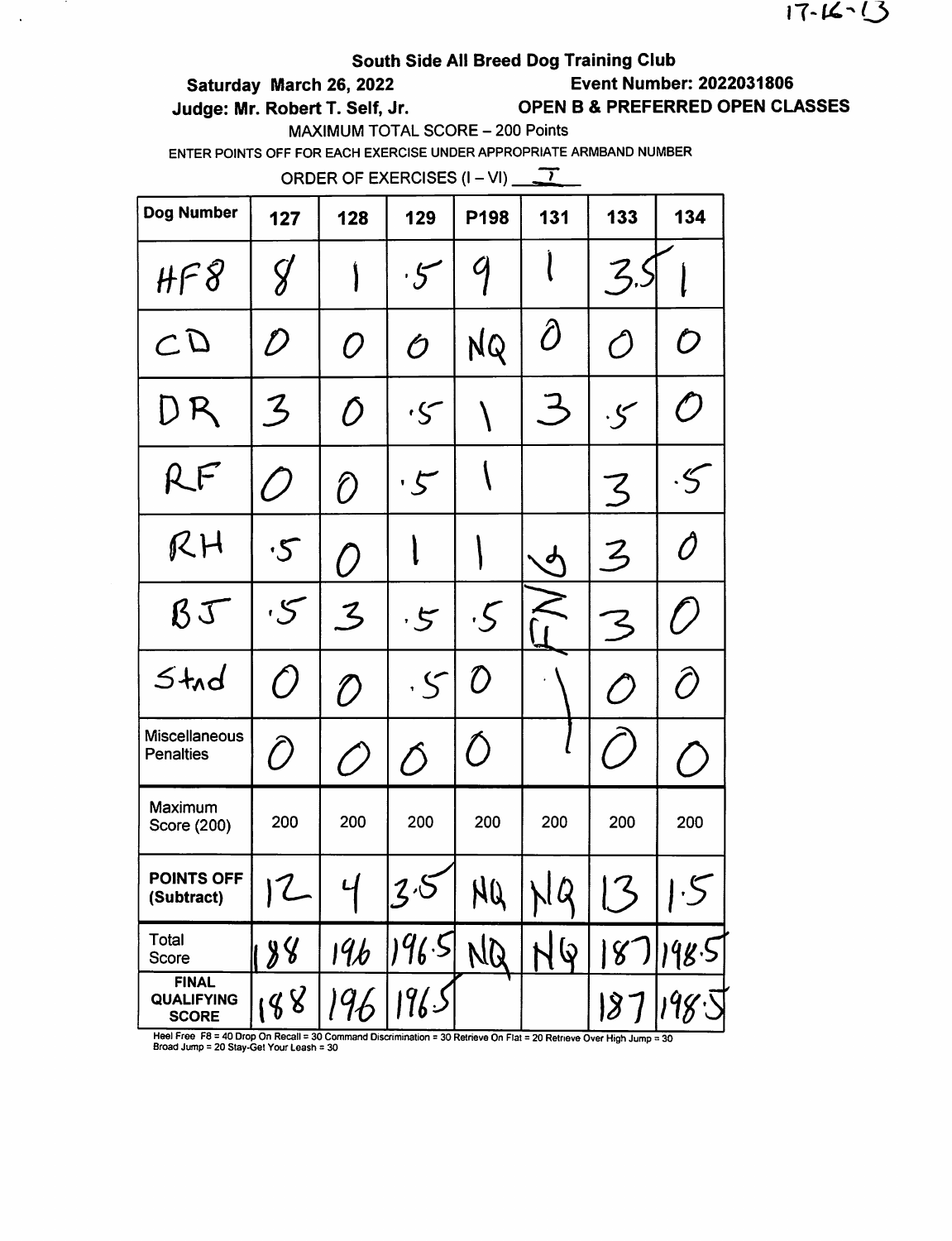## Saturday March 26, 2022 Event Number: 2022031808

 $\mathbf{r}$ 

 $\sim$ 

 $\bullet$ 

Judge: Mr. Robert T. Self, Jr. OPEN B & PREFERRED OPEN CLASSES

MAXIMUM TOTAL SCORE - 200 Points

ENTER POINTS OFF FOR EACH EXERCISE UNDER APPROPRIATE ARMBAND NUMBER

ORDER OF EXERCISES  $(I - VI)$   $\overline{I}$ 

| Dog Number                                                                     | 138              | 139           | 140               | 141           | 142           | 143 | 144                  |
|--------------------------------------------------------------------------------|------------------|---------------|-------------------|---------------|---------------|-----|----------------------|
| HF8                                                                            | D                | 55            | $\mathcal O$      | $\cdot5$      | Z             |     | $\hat{\mathcal{D}}$  |
| CD                                                                             | $\bigcirc$       | O             | NQ                | $\mathcal O$  | O             |     | $\sqrt{\phantom{a}}$ |
| DR                                                                             | $\cdot$ S $^{-}$ | $\mathcal{S}$ | $\bm{\mathit{O}}$ | Ó             | $\mathcal{S}$ |     |                      |
| RF                                                                             | $\mathcal{S}$ ,  | . 5           | $\bm{O}$          | $\zeta$       |               |     | Ő                    |
| RH                                                                             | Ô                | $\cdot$ 5     | $\hat{O}$         | $\mathcal{S}$ |               |     |                      |
| $\mathcal{B}\mathcal{T}$                                                       | $\delta$         | $\mathcal{S}$ | $\mathcal{O}$     | $\cdot$ 5     | $\cdot 5$     |     | O)                   |
| $4nd$                                                                          | $\bigtriangleup$ | $\bigcirc$    | $^{\prime}$ )     | Õ             | Ò             |     | $\sigma$             |
| <b>Miscellaneous</b><br><b>Penalties</b>                                       | $\overline{O}$   |               | $\langle \rangle$ | $\bigcirc$    | ()            |     | $\bigwedge$          |
| Maximum<br>Score (200)                                                         | 200              | 200           | 200               | 200           | 200           | 200 | 200                  |
| <b>POINTS OFF</b><br>(Subtract)                                                |                  | $z\cdot 5$    | NQ                | 7             |               |     | Z                    |
| Total<br>Score                                                                 | 99               | 197.5         | NQ                | 198           | 195           |     | 118                  |
| <b>FINAL</b><br><b>QUALIFYING</b><br><b>SCORE</b><br>Hool Fron ER - 40 Drop On | 99               | 1973          |                   | 198           | 195           |     |                      |

Heel Free F8 = 40 Dron On Recall =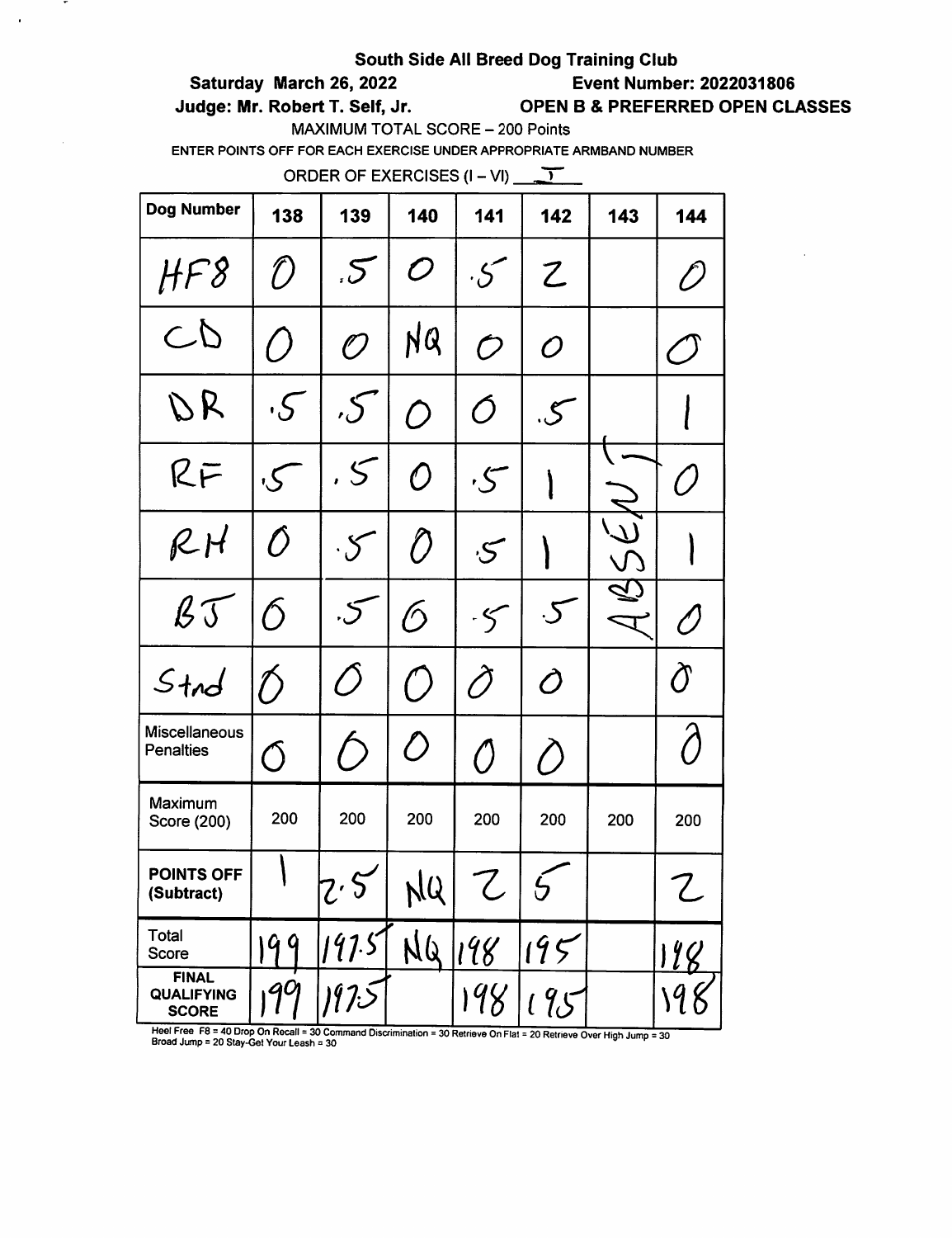### Saturday March 26, 2022 Event Number: 2022031806

.

 $\bullet$ 

# Judge: Mr. Robert T. Self, Jr. OPEN B & PREFERRED OPEN CLASSES

MAXIMUM TOTAL SCORE - 200 Points

ENTER POINTS OFF FOR EACH EXERCISE UNDER APPROPRIATE ARMBAND NUMBER

ORDER OF EXERCISES  $(I - VI)$   $\sqrt{Y}$ 

| <b>Dog Number</b>                                 | 146                                         | 147            | 150          |     |     |     |     |
|---------------------------------------------------|---------------------------------------------|----------------|--------------|-----|-----|-----|-----|
| HF8                                               | $\mathcal{L}$                               |                |              |     |     |     |     |
| CD                                                | $\boldsymbol{\mathcal{O}}$                  | $\mathcal O$   | D            |     |     |     |     |
| DR                                                |                                             |                |              |     |     |     |     |
| RF                                                | $\mathcal{Z}$                               | $\cdot$ S      | $\zeta$      |     |     |     |     |
| $R$ $H$                                           | $\zeta$                                     | $\zeta$        | $\bigcirc$   |     |     |     |     |
| BI                                                | $\overline{\mathcal{L}}$                    |                |              |     |     |     |     |
| Stud                                              | $\bigcirc$                                  | $\overline{O}$ | $\mathcal O$ |     |     |     |     |
| Miscellaneous<br><b>Penalties</b>                 |                                             | Õ              | $\sqrt{2}$   |     |     |     |     |
| Maximum<br>Score (200)                            | 200                                         | 200            | 200          | 200 | 200 | 200 | 200 |
| <b>POINTS OFF</b><br>(Subtract)                   | $\overline{(\mathcal{C})}$<br>$\mathcal{L}$ | y              | 7            |     |     |     |     |
| Total<br>Score                                    | 185                                         | 196            | 196.5        |     |     |     |     |
| <b>FINAL</b><br><b>QUALIFYING</b><br><b>SCORE</b> |                                             | 96             | 1965         |     |     |     |     |

Heel Free F8 = 40 Drop On Recall = 30 Command Discrimination = 30 Retrieve On Flat = 20 Retrieve Over High Jump = 30<br>Broad Jump = 20 Stay-Get Your Leash = 30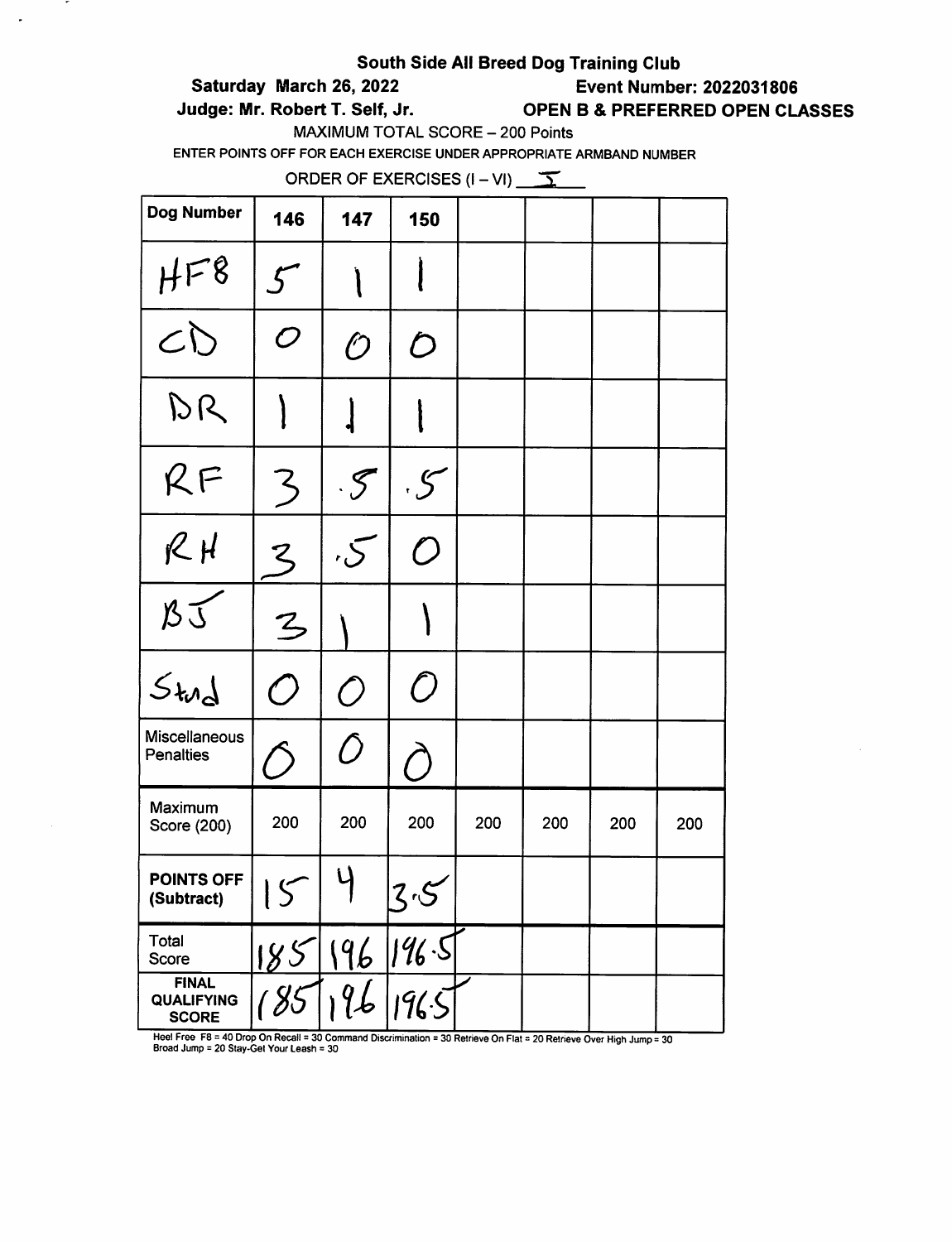### AWARD PLACEMENT SHEET

### Judges will mark the placements for the classes below as follows:

 $-1$ 

- All-Breed trial: Fill in all of Section A.
- Specialty/Group trial (single breed): Fill in all of section B.

• Specialty/Group trial (Option 2 – open to all-breeds): Fill in all of sections, A B.

Event#:2022031806

 $\mathbf{v}^{\prime}$ ▼

### Date: 3/26/2022

Judge: Mr. Robert T. Self, Jr.

Trial Type: |X| Regular | I Specialty Option 2 ALL-BREED Awards

A Class Name: Open B

| ALL-BREED AWAI' |  |  |  |  |
|-----------------|--|--|--|--|
|                 |  |  |  |  |

|         | <b>First Place</b><br><b>Second Place</b> |  | <b>Third Place</b> | <b>Fourth Place</b> |
|---------|-------------------------------------------|--|--------------------|---------------------|
| Winners |                                           |  | ึ้น                |                     |
| Score   |                                           |  | $\boldsymbol{\mu}$ |                     |

**Class Name: Open** 

Preferr ed ALL-BREED Awards

|         | <b>First Place</b> | Second Place | <b>Third Place</b> | Fourth Place |
|---------|--------------------|--------------|--------------------|--------------|
| Winners |                    | $\Lambda$    | ١F,                |              |
| Score   |                    |              |                    |              |

### SPECIALTY/GROUP AWARDS ONLY:

### R Class Name: SPECIALTY/GROUP Awards

|         | <b>First Place</b> | <b>Second Place</b> | Third Place | Fourth Place |
|---------|--------------------|---------------------|-------------|--------------|
| Winners |                    |                     |             |              |
| Score   |                    |                     |             |              |

Name: Preferred SPECIALTY/GROUP Awards

|         | <b>First Place</b> | <b>Second Place</b> | <b>Third Place</b> | <b>Fourth Place</b> |
|---------|--------------------|---------------------|--------------------|---------------------|
| Winners |                    |                     |                    |                     |
| Score   |                    |                     |                    |                     |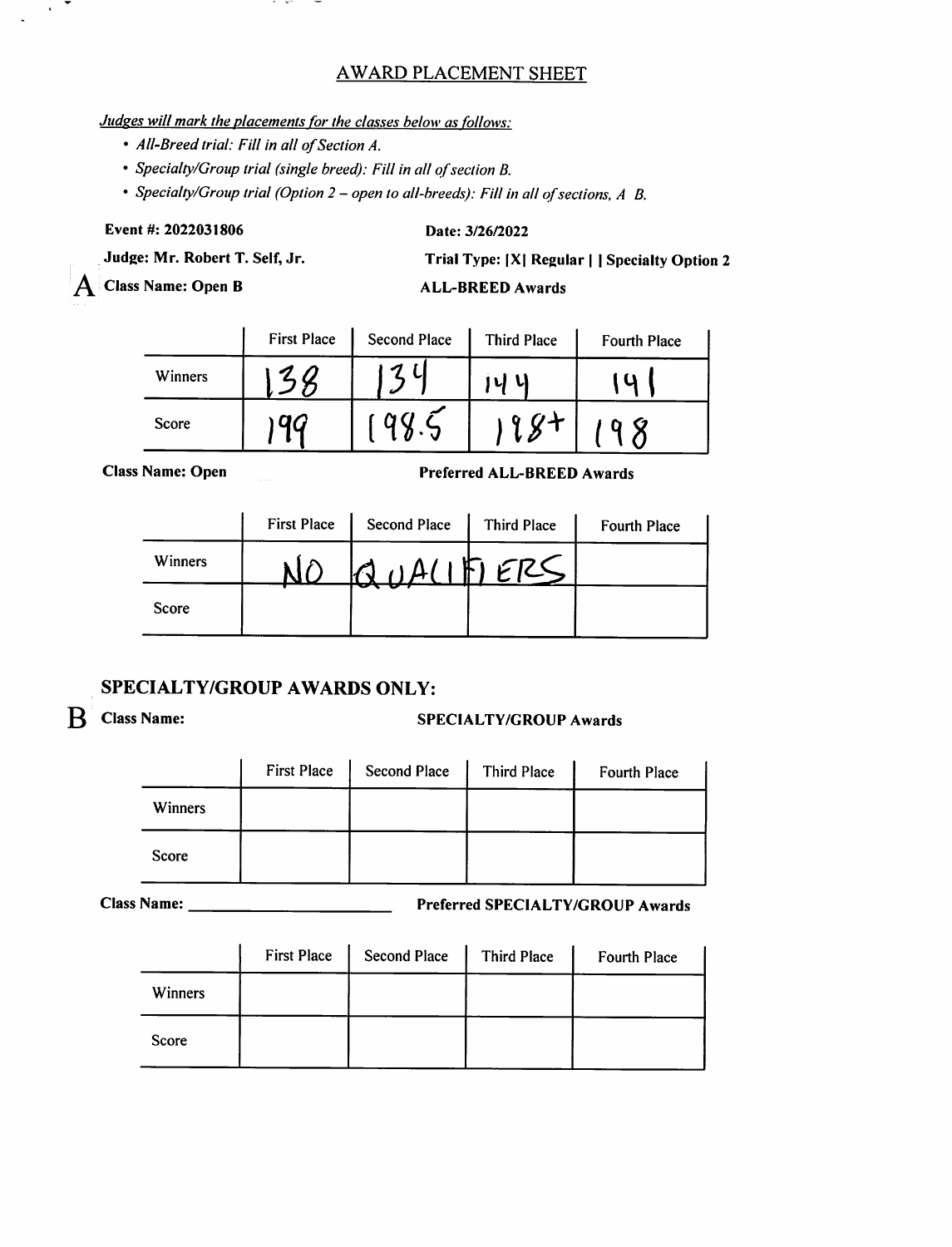# South Side All Breed Dog Training Club<br>Event Numbe<br>Event Numbe

 $\ddot{\phantom{a}}$ 

 $\mathcal{L}_{\mathcal{A}}$ 

Judge: Mr. Robert T. Self, Jr. (2008) UTILITY A CLASS

**Event Number: 2022031806** 

MAXIMUM TOTAL SCORE - 200 Points

| Dog Number                                                                                            | 156 | 158                  | 162       | 162 |     |     |     |
|-------------------------------------------------------------------------------------------------------|-----|----------------------|-----------|-----|-----|-----|-----|
| Signal<br><b>Exercise</b><br>(40 Points)                                                              | p1Q | NQ                   | NQ        |     |     |     |     |
| Scent<br>Discrimination<br>Article 1<br>(30 Points)                                                   | FNE |                      | N Q       |     |     |     |     |
| Scent<br><b>Discrimination</b><br>Article 2<br>(30 Points)                                            |     |                      | $\cdot$ 5 |     |     |     |     |
| <b>Directed</b><br>Retrieve<br>(30 Points)                                                            |     | NG                   | ζ         |     |     |     |     |
| <b>Moving Stand</b><br>& Exam<br>(30 Points)                                                          |     | Z                    |           |     |     |     |     |
| <b>Directed</b><br>Jumping<br>(40 Points)                                                             |     |                      |           |     |     |     |     |
| <b>Miscellaneous</b><br><b>Penalties</b>                                                              |     |                      |           |     |     |     |     |
| Maximum<br>Score (200)                                                                                | 200 | 200                  | 200       | 200 | 200 | 200 | 200 |
| <b>POINTS OFF</b><br>(Subtract)                                                                       | N Q | $\boldsymbol{\zeta}$ | NQ        |     |     |     |     |
| Total<br>Score                                                                                        | NQ  | NQ                   |           |     |     |     |     |
| <b>FINAL</b><br><b>QUALIFYING</b><br><b>SCORE</b>                                                     |     |                      |           |     |     |     |     |
| <b>First Place</b><br><b>Second Place</b><br><b>Third Place</b><br><b>Fourth Place</b>                |     |                      |           |     |     |     |     |
| <b>WINNERS:</b><br>$\frac{10}{\frac{1}{200}} \frac{QJH}{V}$ $\frac{VH}{V}$ $\frac{VH}{V}$<br>SCORE: : |     |                      |           |     |     |     |     |
|                                                                                                       |     |                      |           |     |     |     |     |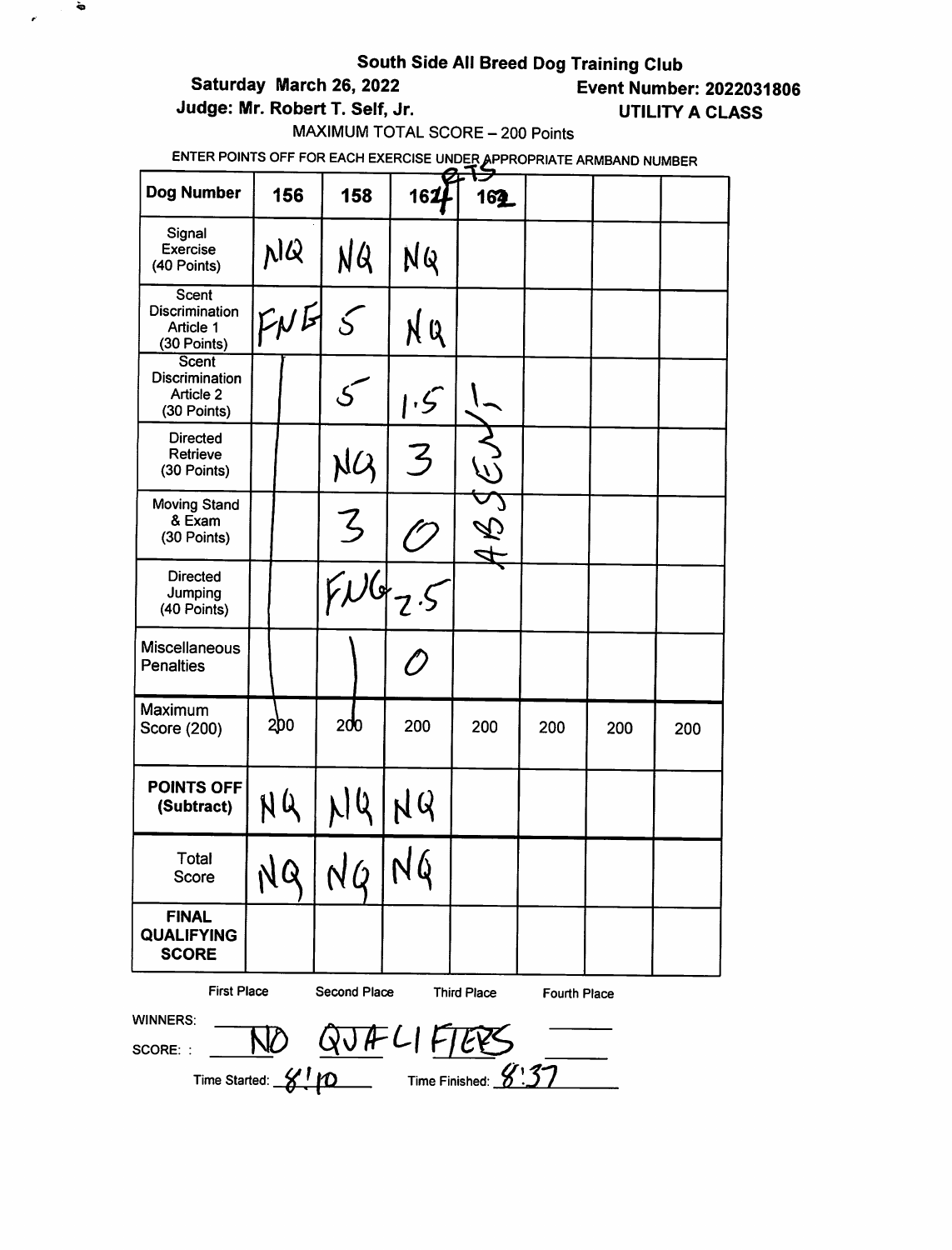$20 - 20 - 9$ 

# South Side All Breed Dog Training Club

# Saturday March 26, 2022 Event Number: 2022031806

 $\ddot{\phantom{1}}$ 

Judge: Mr. Robert T. Self, Jr. UTILITY B & PREFERRED UTILITY CLASSES

MAXIMUM TOTAL SCORE - 200 Points

ENTER POINTS OFF FOR EACH EXERCISE UNDER APPROPRIATE ARMBAND NUMBER

| Dog Number                                        | 169           | 170            | 171          | 173       | 174          | 176 | 177                                                       |
|---------------------------------------------------|---------------|----------------|--------------|-----------|--------------|-----|-----------------------------------------------------------|
| SE                                                | NQ            | $\, O \,$      | NQ           | NQ        | NQ           | 9   | $\mathcal{Z}% _{M_{1},M_{2}}^{\prime\prime}(\varepsilon)$ |
| 501                                               | NQ            | ی.             | $\mathcal O$ |           | O            | NQ  |                                                           |
| SDZ                                               | ١             | $.5\,$         |              |           |              |     | O                                                         |
| DR                                                |               | O              | کن,          | $\cdot$ S |              |     | ( )                                                       |
| MS                                                | $\mathcal{S}$ | 5 <sup>0</sup> | Ó            | .5        | $\cdot$ S    |     |                                                           |
| D2                                                | b             | 니              | $5^-$        |           | Ч            |     | Ч                                                         |
| <b>Miscellaneous</b><br><b>Penalties</b>          | [ )           | ()             |              | T)        | $\mathcal O$ |     |                                                           |
| Maximum<br>Score (200)                            | 200           | 200            | 200          | 200       | 200          | 200 | 200                                                       |
| <b>POINTS OFF</b><br>(Subtract)                   | NQ            | 5.5            | NQ           | NQ        | NQ           | NG  | G                                                         |
| Total<br>Score                                    | <b>N</b> Q    | 194.5          | NQ           | NA        | NQ           | NQ  | 191                                                       |
| <b>FINAL</b><br><b>QUALIFYING</b><br><b>SCORE</b> |               | 174.5          |              |           |              |     | $9 \mid$                                                  |

ORDER OF EXERCISES  $(I - VI)$   $\overline{\mathbf{I}}$ 

Signal Exercise = 40 Scent Discrimination (Article 1) = 30 Scent Discrimination (Article 2) = 30 Directed Retrieve =  $30$  Moving Stand Exam =  $30$  Directed Jumping =  $40$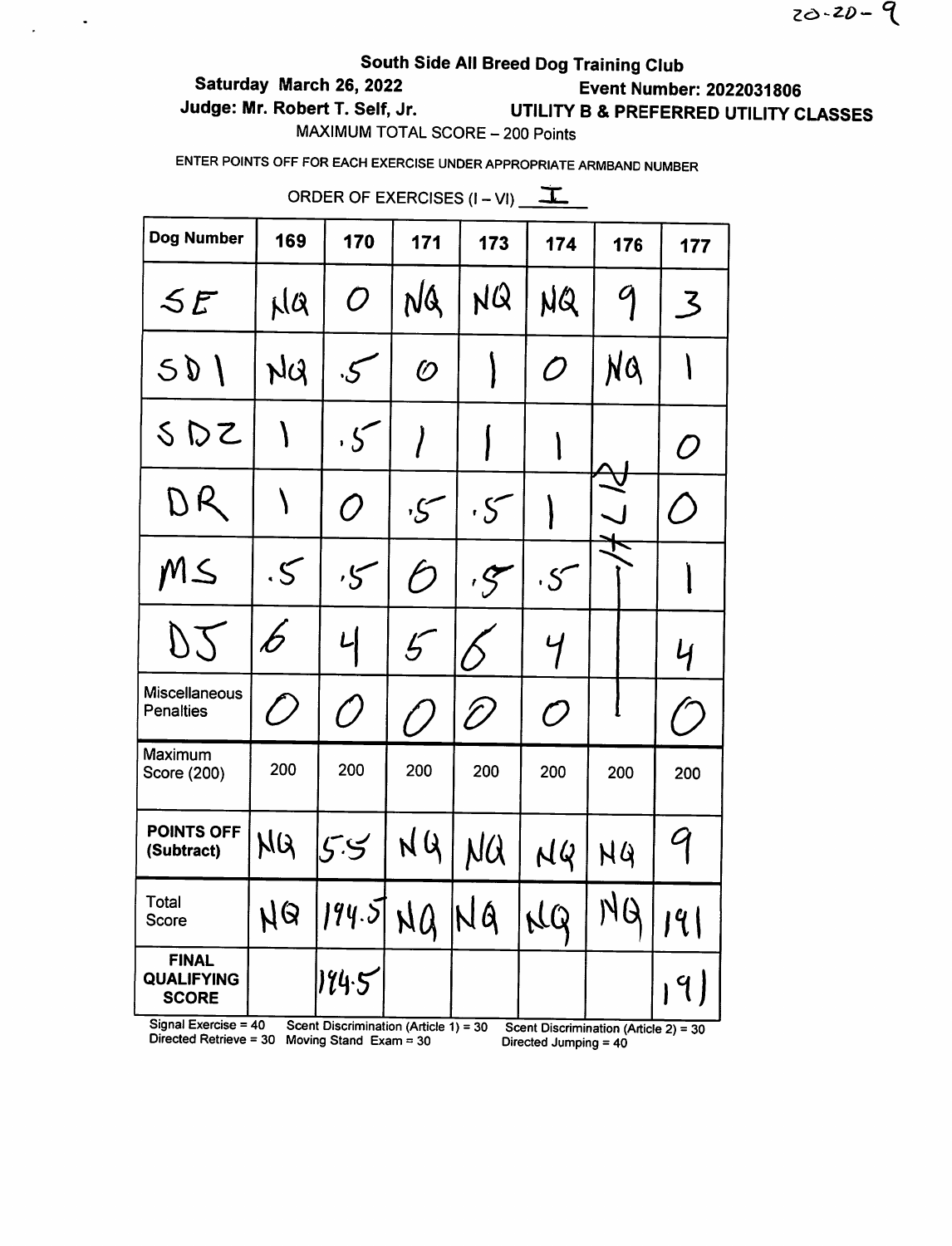# Saturday March 26, 2022 Event Number: 2022031806

 $\ddot{\phantom{a}}$ 

# Judge: Mr. Robert T. Self, Jr. UTILITY B & PREFERRED UTILITY CLASSES

MAXIMUM TOTAL SCORE - 200 Points

ENTER POINTS OFF FOR EACH EXERCISE UNDER APPROPRIATE ARMBAND NUMBER

| Dog Number                                        | 178       | 179            | 180                 | 182                                              | 183             | 184           | 185                                                       |
|---------------------------------------------------|-----------|----------------|---------------------|--------------------------------------------------|-----------------|---------------|-----------------------------------------------------------|
| 5E                                                | NQ        | NQ             | 4                   | $\mathcal{L}$                                    | $\mathcal{S}$   | $\dot{O}$     | $\mathcal{F}$ . S                                         |
| SD                                                | $\cdot S$ | $35\,$         | 3                   |                                                  | $\cdot$ 5       |               | $\mathcal{D}% _{M_{1},M_{2}}^{\alpha,\beta}(\varepsilon)$ |
| 5D2                                               | کن        |                | NQ                  | NQ                                               | $\cdot 5$       | $\mathcal{S}$ | $l \cdot 5$                                               |
| DR                                                | .5        | Ô              | $\bar{\mathcal{S}}$ |                                                  | کر .            | O             | $\cdot$ ح                                                 |
| MS                                                | ۰5        | $5\,$          |                     | $\cdot$ 5                                        | $\overline{O}$  | Ŋ             | $\cdot$ $\infty$                                          |
| I) J                                              | NQ        | 5 <sup>1</sup> | 3                   | 6                                                | ، ح ،           | NQ            | Z                                                         |
| <b>Miscellaneous</b><br><b>Penalties</b>          | $\bigcap$ | ()             | $(\ell)$            | $\left(\begin{matrix} \cdot \end{matrix}\right)$ | $\left(\right)$ | $\bigcap$     | $\boldsymbol{\mathscr{A}}$                                |
| Maximum<br>Score (200)                            | 200       | 200            | 200                 | 200                                              | 200             | 200           | 200                                                       |
| <b>POINTS OFF</b><br>(Subtract)                   | NQ        | NQ             | KQ                  | NQ                                               | 7.5             | NQ            |                                                           |
| Total<br>Score                                    | NQ        | NØ             | NQ                  | NQ                                               | 147.5           | NQ            | 194                                                       |
| <b>FINAL</b><br><b>QUALIFYING</b><br><b>SCORE</b> |           |                |                     |                                                  | 197.7           |               | 194                                                       |
|                                                   |           |                |                     |                                                  |                 |               |                                                           |

ORDER OF EXERCISES  $(I - VI)$  \_ \_\_\_\_\_

Signal Exercise = 40 Scent Discrimination (Article 1) = 30 Scent Discrimination (Article 2) = 30 Directed Jumping = 40

 $\bar{z}$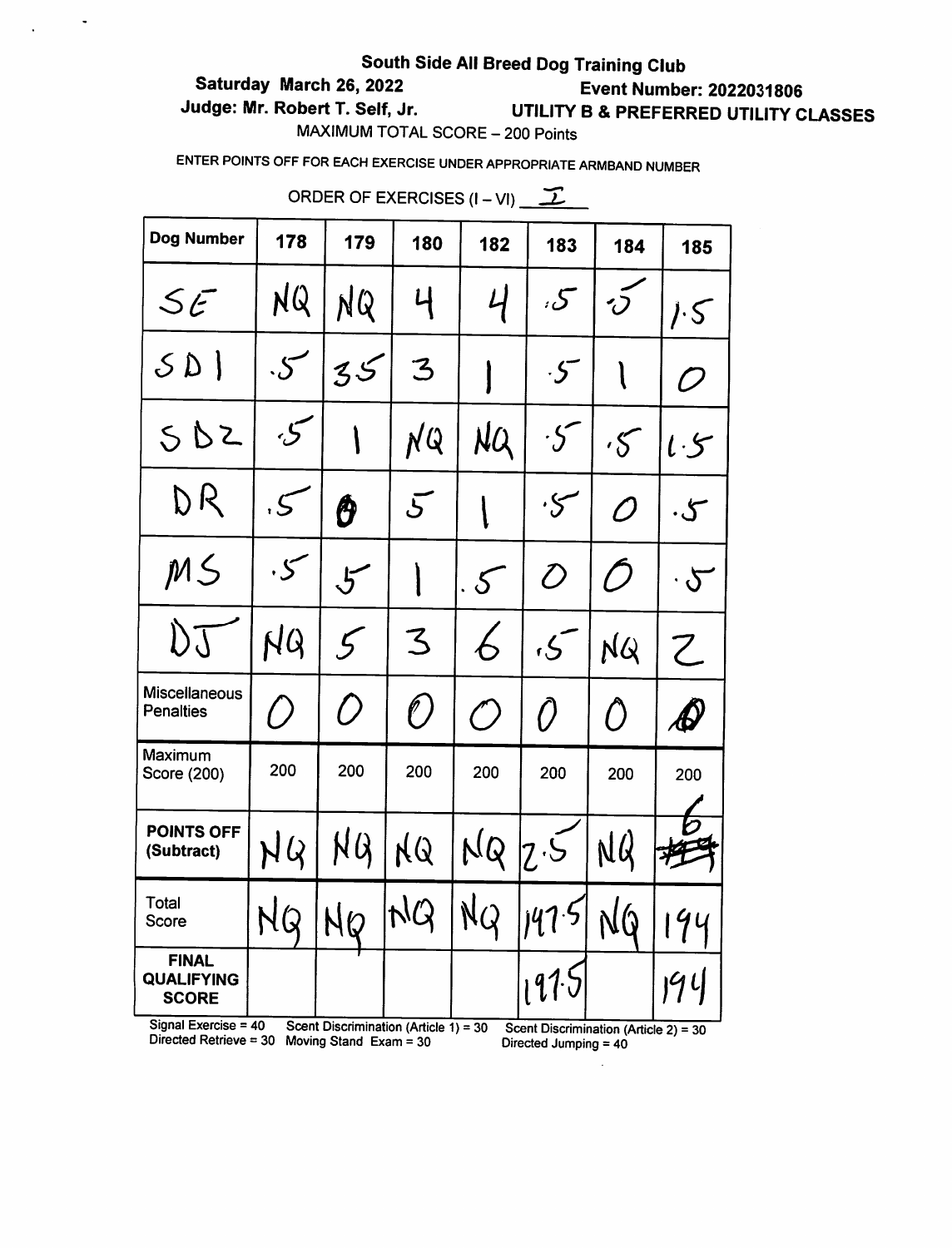## Saturday March 26, 2022 Event Number: 2022031806

 $\frac{1}{2}$  ,  $\frac{1}{2}$  ,  $\frac{1}{2}$ 

# Judge: Mr. Robert T. Self, Jr. UTILITY B & PREFERRED UTILITY CLASSES

MAXIMUM TOTAL SCORE - 200 Points

ENTER POINTS OFF FOR EACH EXERCISE UNDER APPROPRIATE ARMBAND NUMBER

| <b>Dog Number</b>                                                           | 186          | 187                                                       | 188           | 190                         | 192                   | 195                                     |     |
|-----------------------------------------------------------------------------|--------------|-----------------------------------------------------------|---------------|-----------------------------|-----------------------|-----------------------------------------|-----|
| $\mathcal{S} \mathcal{F}$                                                   | 1.5          | ک,                                                        | .5            | .5                          | Z                     | 1.5                                     |     |
| 5D                                                                          | Z            | $\mathcal{S}$                                             |               | $\cdot$ 5                   | $\cdot$ $\mathcal{S}$ | $\cdot$ 5                               |     |
| 5DZ                                                                         | $\mathcal O$ | $\cdot5$                                                  |               | O                           | Õ                     | $\cdot$ 5                               |     |
| DR                                                                          |              | $\cdot$ S                                                 | $\cdot$ S     |                             | NQ                    |                                         |     |
| MS                                                                          |              | $\overline{O}$                                            | Õ             |                             | $\overline{O}$        | D                                       |     |
| DJ                                                                          |              | $\partial$                                                |               | $\mathcal{L}_{\mathcal{A}}$ | 3.5                   |                                         |     |
| Miscellaneous<br><b>Penalties</b>                                           | $\bigcap$    | $\cal O$                                                  | $\bigcap$     | T)                          | Õ                     | $\bigcirc$                              |     |
| Maximum<br>Score (200)                                                      | 200          | 200                                                       | 200           | 200                         | 200                   | 200                                     | 200 |
| <b>POINTS OFF</b><br>(Subtract)                                             | 65           | $\mathcal{L}% _{M_{1},M_{2}}^{\alpha,\beta}(\varepsilon)$ | $\mathcal{L}$ | ${\mathcal{Z}}$             | NQ                    | 4.5                                     |     |
| Total<br>Score                                                              | 935 198      |                                                           | 196           | 198                         | NQ                    | 195.5                                   |     |
| <b>FINAL</b><br><b>QUALIFYING</b><br><b>SCORE</b><br>Signal Exercise = $40$ | 1935         | 198<br>Scent Discrimination (Article 1) = 30              |               | 196 198                     |                       | Scent Discrimination (Article $21 - 20$ |     |

ORDER OF EXERCISES  $(I - VI)$   $\boxed{I}$ 

Signal Exercise = 40 Scent Discrimination (Article 1) = 30 Scent Discrimination (Article 2) = 30<br>Directed Retrieve = 30 Moving Stand Exam = 30 Directed Jumping = 40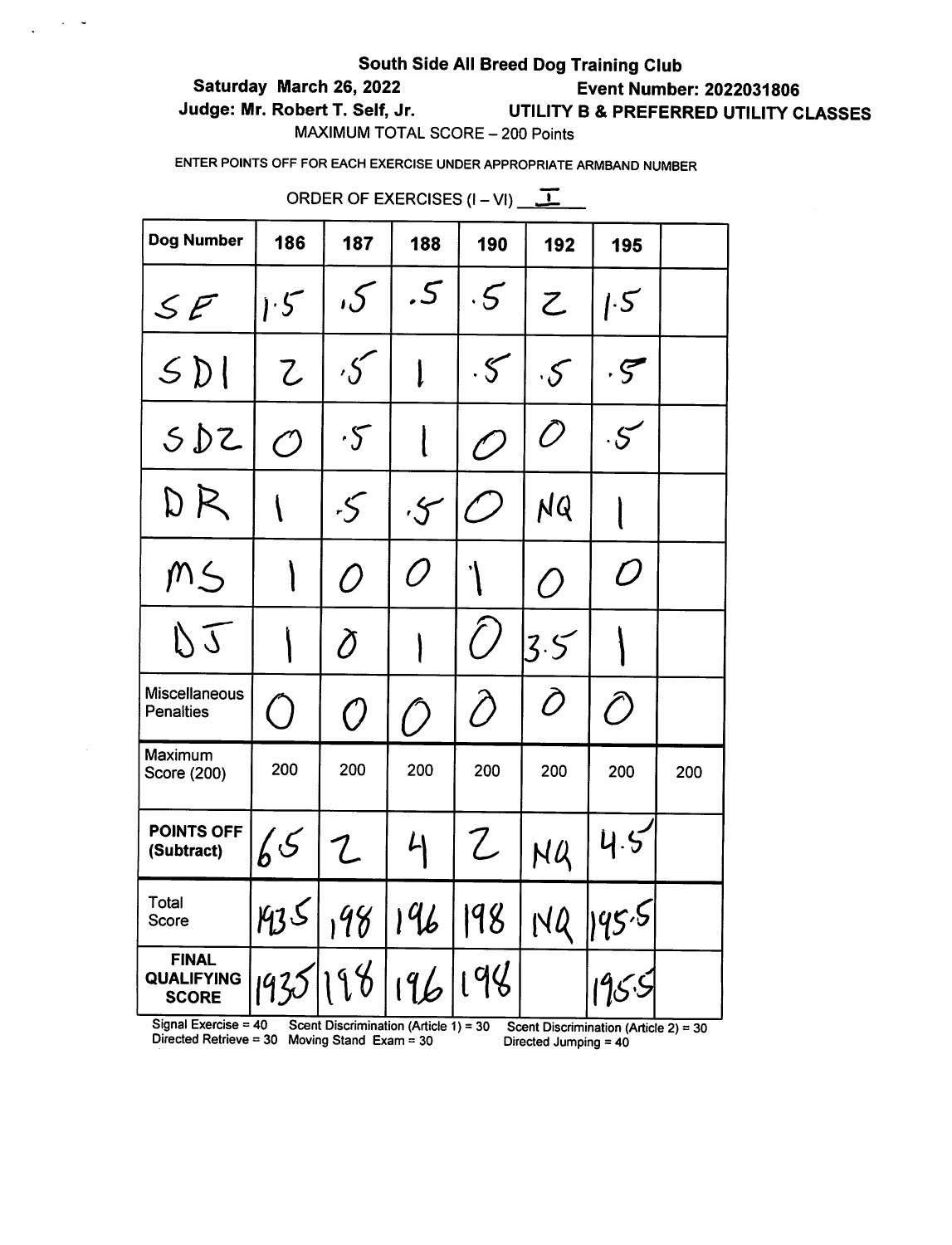### AWARD PLACEMENT SHEET

## Judzes will mark the placements for the classes below as follows:

- AII-Breed trial: Fill in all of Section A.
- Specialty/Group trial (single breed): Fill in all of section B.

• Specialty/Group trial (Option 2 – open to all-breeds): Fill in all of sections, A B.

Event#:2022031806

### Date: 3/26/2022

Judge: Mr. Robert T. Self, Jr.

 $\bf{A}$  Class Name: Utility B

Trial Type: |X| Regular | | Specialty Option 2

ALL-BREED Awards

|         | <b>First Place</b> | <b>Second Place</b> | <b>Third Place</b> | Fourth Place |
|---------|--------------------|---------------------|--------------------|--------------|
| Winners |                    |                     |                    |              |
| Score   | Ω                  |                     | 197.5              | 96           |

Class Name: Utility **Preferred ALL-BREED Awards** 

|                | <b>First Place</b> | <b>Second Place</b> | Third Place | Fourth Place |
|----------------|--------------------|---------------------|-------------|--------------|
| <b>Winners</b> |                    |                     |             |              |
| Score          |                    |                     |             |              |

## SPECIALTY/GROUP AWARDS ONLY:

 $\omega_{\rm c}$  ,  $\omega_{\rm c}$ 

# B Class Name: SPECIALTY/GROUP Awards

|         | <b>First Place</b> | <b>Second Place</b> | Third Place | Fourth Place |
|---------|--------------------|---------------------|-------------|--------------|
| Winners |                    |                     |             |              |
| Score   |                    |                     |             |              |

Name: Preferred SPECIALTY/GROUP Awards

|                | <b>First Place</b> | <b>Second Place</b> | Third Place | Fourth Place |
|----------------|--------------------|---------------------|-------------|--------------|
| <b>Winners</b> |                    |                     |             |              |
| Score          |                    |                     |             |              |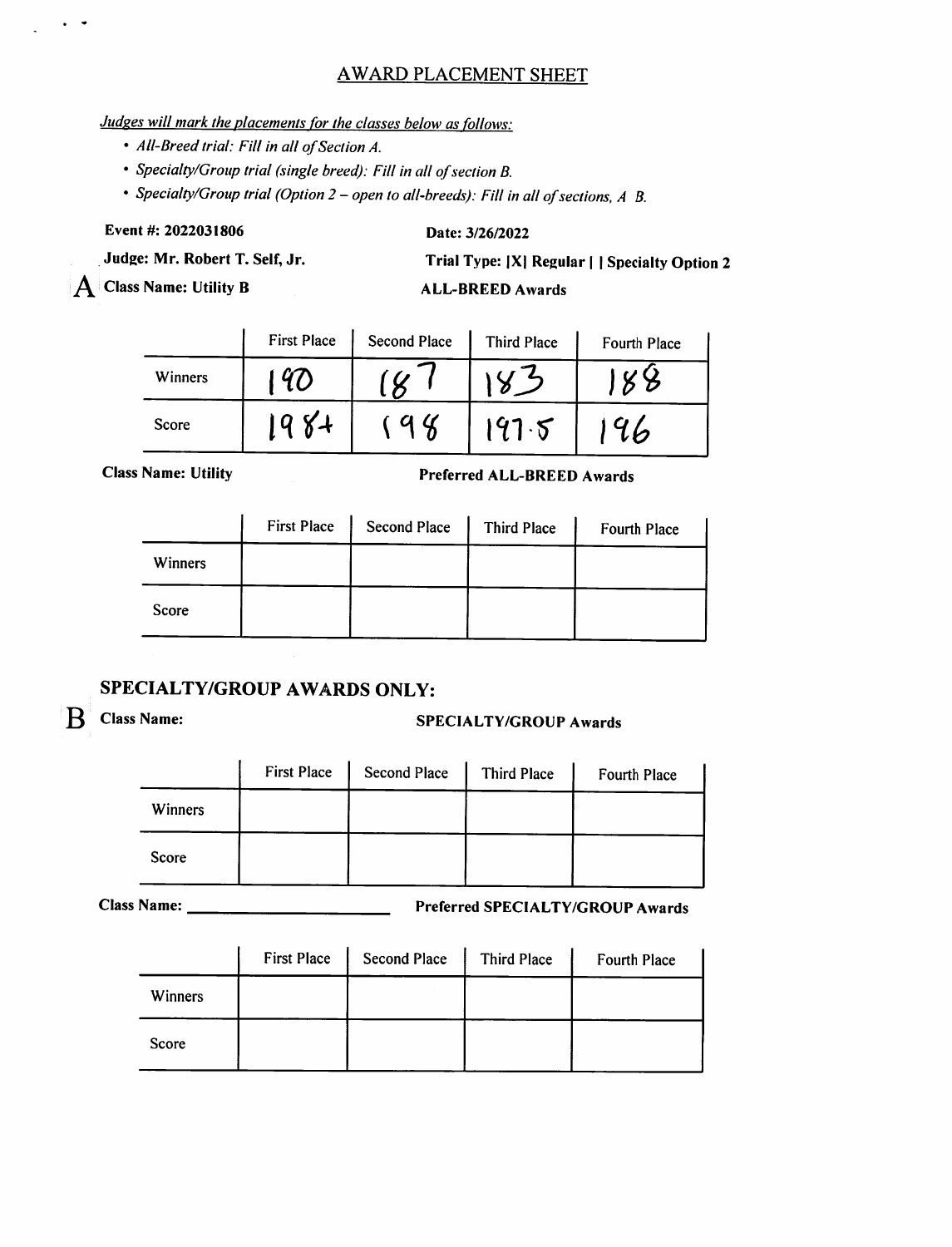# Saturday March 26, 2022 Event Number: 2022031806

 $\hat{\phantom{a}}$ 

Judge: Mr. Robert T. Self, Jr. BEGINNER NOVICE B CLASS

MAXIMUM TOTAL SCORE - 200 Points

| Dog Number                                                                                                                                             | 209        | 210       | 211                      | 212           | 213       |     | $\bullet$ |
|--------------------------------------------------------------------------------------------------------------------------------------------------------|------------|-----------|--------------------------|---------------|-----------|-----|-----------|
| Heel On Leash<br>(40 points)                                                                                                                           | $\zeta$    | Z         |                          |               |           |     |           |
| <b>Figure Eight</b><br>(40 points)                                                                                                                     | Z          |           |                          | 2.5           |           |     |           |
| Sit for Exam<br>(40 Points)                                                                                                                            | $\bigcirc$ | 0         | Ô                        | T)            | $\bigcap$ |     |           |
| <b>Sit Stay</b><br>(40 Points)                                                                                                                         |            | $\sigma$  | $\overline{\mathcal{O}}$ |               |           |     |           |
| Recall<br>(40 Points)                                                                                                                                  | NQ         | $\cdot$ S | $\hat{O}$                | $\widehat{O}$ |           |     |           |
| <b>Miscellaneous</b><br><b>Penalties</b>                                                                                                               | D          |           | Ô                        |               |           |     |           |
| Maximum<br>Score (200)                                                                                                                                 | 200        | 200       | 200                      | 200           | 200       | 200 | 200       |
| <b>POINTS OFF</b><br>(Subtract)                                                                                                                        | NQ         | 3.5       | $\mathcal{L}$            | 6.5           | Z         |     |           |
| <b>Total</b><br><b>Score</b>                                                                                                                           | NO         | 1965      | 198                      | 143.5         | 198       |     |           |
| <b>FINAL</b><br><b>QUALIFYING</b><br><b>SCORE</b>                                                                                                      |            | 196.5     | 9g<br>$\cdot$ v          | 142.5<br>ー    |           |     |           |
| <b>First Place</b><br>Second Place<br><b>Third Place</b><br><b>Fourth Place</b><br>WINNERS:<br>SCORE: :<br>D<br><b>Time Started:</b><br>Time Finished: |            |           |                          |               |           |     |           |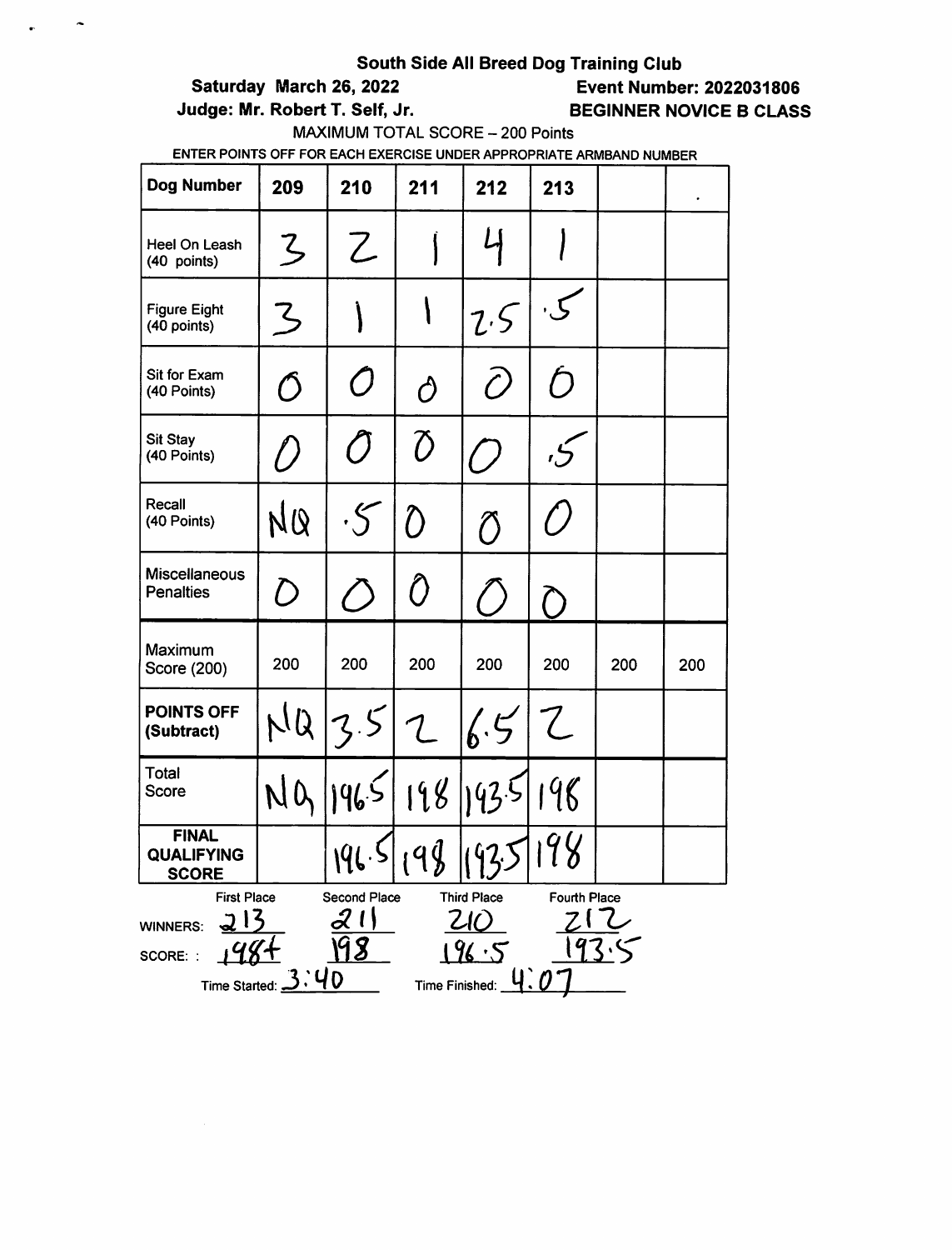# South Side All Breed Dog Training Club<br>Saturday March 26, 2022<br>Event Numbe

 $\mathbf{a}^{\mathbf{a}}$  ,  $\mathbf{a}^{\mathbf{b}}$  ,  $\mathbf{a}^{\mathbf{b}}$ 

# **Event Number: 2022031806** Judge: Mr. Robert T. Self, Jr. **GRADUATE NOVICE CLASS**

MAXIMUM TOTAL SCORE - 200 Points

| Dog Number                                                                  | 216                      |                     |                |                    |                     |     |     |
|-----------------------------------------------------------------------------|--------------------------|---------------------|----------------|--------------------|---------------------|-----|-----|
| <b>Heel Free &amp;</b><br><b>Figure Eight</b><br>(off-leash)<br>(40 Points) |                          |                     |                |                    |                     |     |     |
| Drop on Recall<br>(40 Points)                                               | $\hat{O}$                |                     |                |                    |                     |     |     |
| Dumbbell<br>Recall<br>(30 Points)                                           | (T                       |                     |                |                    |                     |     |     |
| Dumbbell Recall<br>over High Jump<br>(30 Points)                            | .5                       |                     |                |                    |                     |     |     |
| <b>Dumbbell Recall</b><br>over Broad Jump<br>(30 Points)                    |                          |                     |                |                    |                     |     |     |
| <b>Stand-Stay Get</b><br>Your Leash<br>(30 Points)                          | $\overline{\phantom{a}}$ |                     |                |                    |                     |     |     |
| <b>Miscellaneous</b><br><b>Penalties</b>                                    |                          |                     |                |                    |                     |     |     |
| Maximum<br>Score (200)                                                      | 200                      | 200                 | 200            | 200                | 200                 | 200 | 200 |
| <b>POINTS OFF</b><br>(Subtract)                                             | 7 S                      |                     |                |                    |                     |     |     |
| <b>Total</b><br>Score                                                       | 42.5                     |                     |                |                    |                     |     |     |
| <b>FINAL</b><br><b>QUALIFYING</b><br><b>SCORE</b>                           | 1925                     |                     |                |                    |                     |     |     |
| <b>First Place</b><br><b>WINNERS:</b><br>SCORE:                             |                          | <b>Second Place</b> |                | <b>Third Place</b> | <b>Fourth Place</b> |     |     |
| Time Started:                                                               | 1.40                     |                     | Time Finished: |                    |                     |     |     |